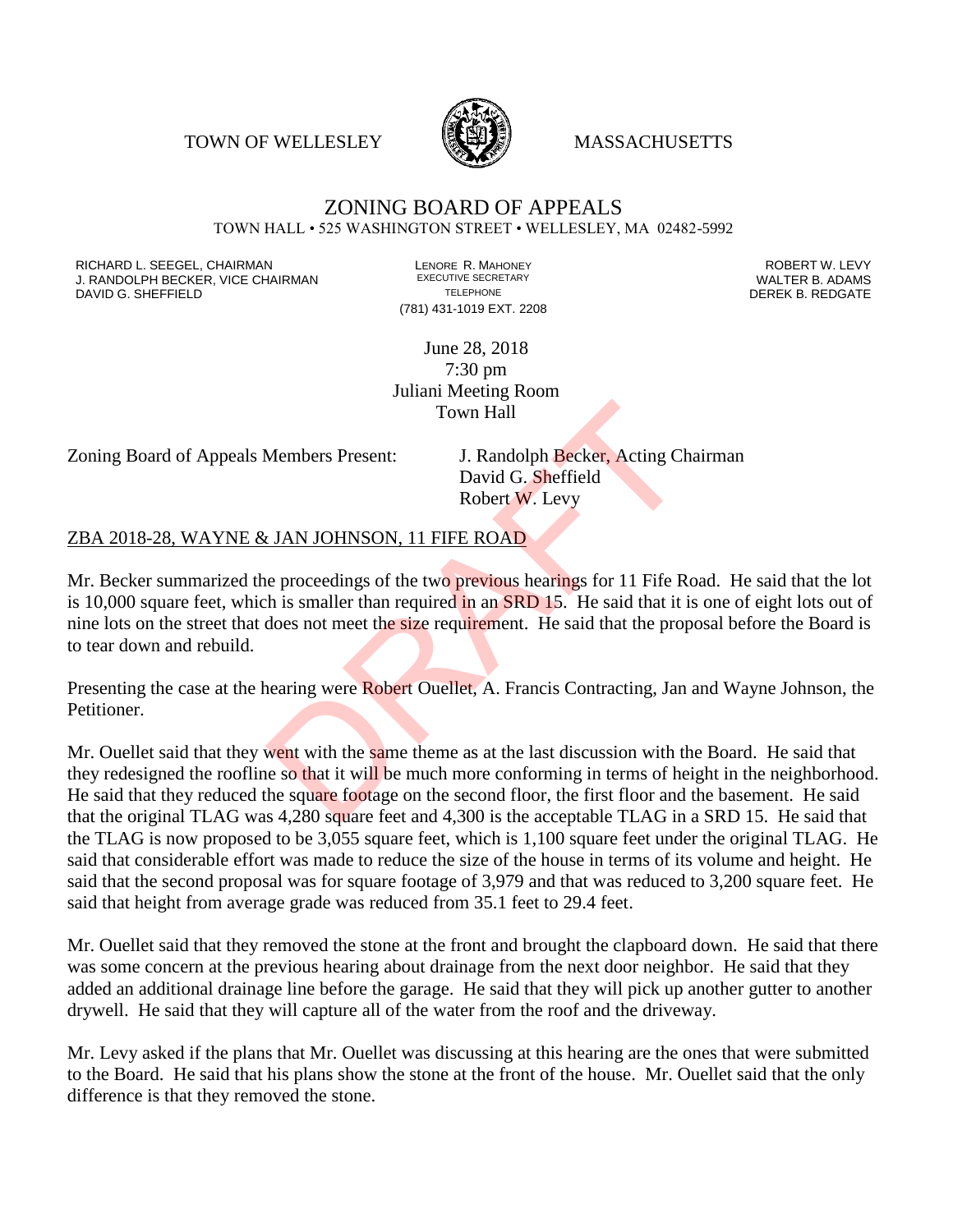Mr. Ouellet displayed a GIS map that shows the outline of houses in the neighborhood. He held up a cut out of the proposed house and compared it to other houses in the neighborhood. He said that they feel that what they are now proposing will fit in with the neighborhood.

Mr. Ouellet discussed topography. He said that a portion of the house currently sits at street level. He said that they wanted to bring the elevation up, similar to the next door neighbor at 153 feet. He said after 11 Fife Road, the slope goes way down. He said that they would like to lessen the grade of the driveway so that there is nothing more than a 10 pitch.

Mr. Ouellet said that they looked at the mass of the other houses from the street. He said that the ridge at 7 Fife Road is higher than the proposed ridge for 11 Fife Road. He overlaid cutouts of the houses at 7, 10 and 15 Fife Road. He said that this house will fit within the realm of the neighborhood. He said that square foot wise, it will be slightly larger than other homes in the neighborhood but it will fit in.

Mr. Ouellet said that the house at 15 Fife Road has an 8 pitch roof at the front. He said that the back of the house is three stories.

Mr. Ouellet said that a lot of effort was made to reduce the size of the house to conform with the neighborhood. Mr. Sheffield said that the effort has paid off. He said that they appear to be taking advantage with the great room of a view down the hill. He said that the house is well organized and is perhaps down to the minimum that one might expect for a four bedroom house. He said that the scale has been greatly improved and fits in the neighborhood. He said that he thought that they had done a nice job. He said that it would be nice if many of the proponents would go to the effort that Mr. Ouellet has to explain the scale and topography to the Board. ouse at 15 Fife Road has an 8 pitch roof at the front. He<br>of effort was made to reduce the size of the house to conteld said that the effort has paid off. He said that they app<br>onon of a view down the hill. He said that th

Mr. Becker said that the new TLAG is not only below the trigger for a SRD 15, it is below the trigger for a SRD 10. He said that that this is a 10,000 square foot lot. He said that there is no issue of whether the house fits on the lot, even though the lot is undersized.

Mr. Levy asked if a TLAG Affidavit had been submitted. Mr. Ouellet said that they had not submitted one. Mr. Becker said that the Board would insert conditions requiring submittal of a TLAG Affidavit and plans that show the house without the stone.

Mr. Becker asked if there was anyone present at the public hearing who wished to speak to the petition.

Mr. Sheffield said that Elevation Sheet A4 should indicate the height from average grade. Mr. Levy said that it is measured from current grade, not the proposed grade.

Mr. Sheffield moved that the Board approve a special permit, subject to conditions that the Elevation Drawings be corrected show removal of the stone, that the Elevation Drawings show a height from average grade that will exceed 29.4 feet, and that a TLAG Affidavit concluding that the total living area plus garage is 3,055 square feet or less be submitted. Mr. Levy seconded the motion. The Board voted unanimously to grant a special permit.

The continued hearing for 11 Fife Road was closed at 7:26 pm.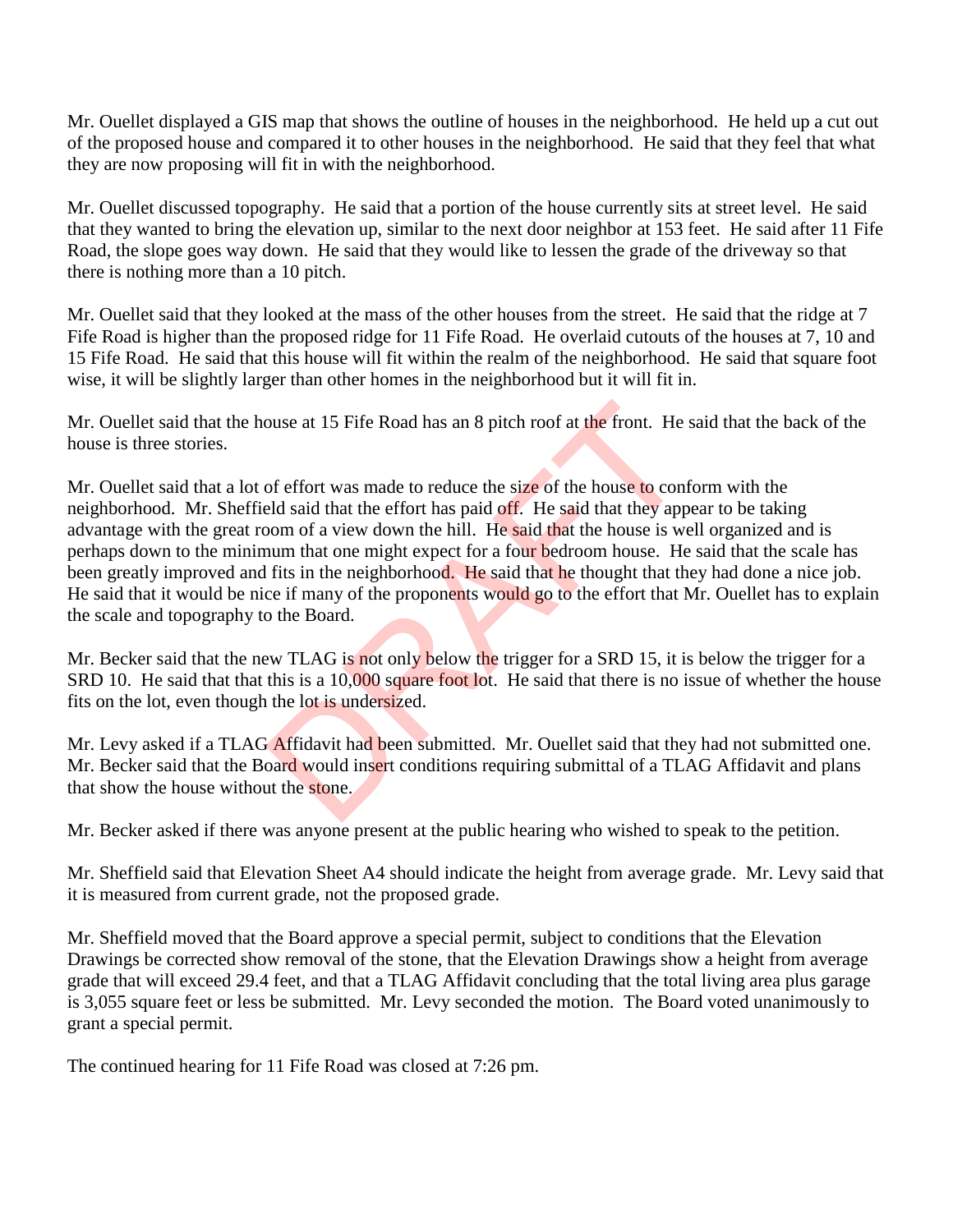## ZBA 2018-25, NORTHLAND RESIDENTIAL LLC, 135 GREAT PLAIN AVE

Present on behalf of Northland Residential LLC were Peter Tamm, Esq. and Peter Crabtree.

Present on behalf of the Town of Wellesley were Tom Harrington, Esq. and Judi Barrett, Consultant.

Christina Carlson, Architect, Union Studio, discussed architectural plans. She described the units that are arranged in three tiers that correspond to the topography. She addressed comments about density, size of units, scale, uniformity, and impact on abutters.

Alan Aukeman, Landscape Architect, discussed street trees, privacy between homes, and buffers. He said that a decision has not been made whether to leave the two existing stone piers at the entrance in place or to move them.

Mr. Levy said that a portion of the site is located within a town right of way. He asked about the health of the vegetation there. Mr. Aukeman said that trees of 10 inches or greater were surveyed. He said that the area is best left altogether.

Mr. Sheffield and Mr. Adams asked about setback distance from the property line to the units and the town property between the site and Great Plain Avenue.

Mr. Adams asked about accessible routes throughout the facility. Mr. Tamm said that Northland is comfortable committing to accessible routes that are compliant.

Mr. Levy asked about if access to the site by the general public will be allowed. Mr. Tamm said that these are home ownership units and it is not a public way. He said that Northland would consider some reasonable condition for limited public access. In or the site is located within a town right of way. He as<br>Aukeman said that trees of 10 inches or greater were surv<br>ms asked about setback distance from the property line t<br>and Great Plain Avenue.<br>cessible routes through

Mr. Levy asked about guest parking. Mr. Aukeman described the location of parking spaces.

Mr. Adams confirmed that there will be an irrigation system for the landscaping.

Mr. Sheffield asked about on-site maintenance staff. Mr. Aukeman said that on-site maintenance will be handled by a company that will come to the site. He said that the details will be worked out with the Homeowners' Association. Mr. Crabtree said that Northland will stay involved through completion of the project and will transition to a property manager before the units are completely sold. He said that it will transition to a board of trustees for HOA six months prior to turn over.

Mr. Sheffield asked for a description of the hardscape.

Mr. Levy asked about snow storage. Mr. Crabtree said that snow will be stored on the edge of the road and will be moved, if necessary.

Cliff Boehmer, David Square Architects, performed a peer review of architecture on behalf of the Town of Wellesley. He said that he did a site visit, met with the architects and developers, reviewed the first set of drawings, wrote some preliminary comments and received a response. He discussed responses to his comments including accommodation for children on the site, inadequate scale of common space, location of affordable units, moving and preservation of the stone house and stone piers at the entrance, landscape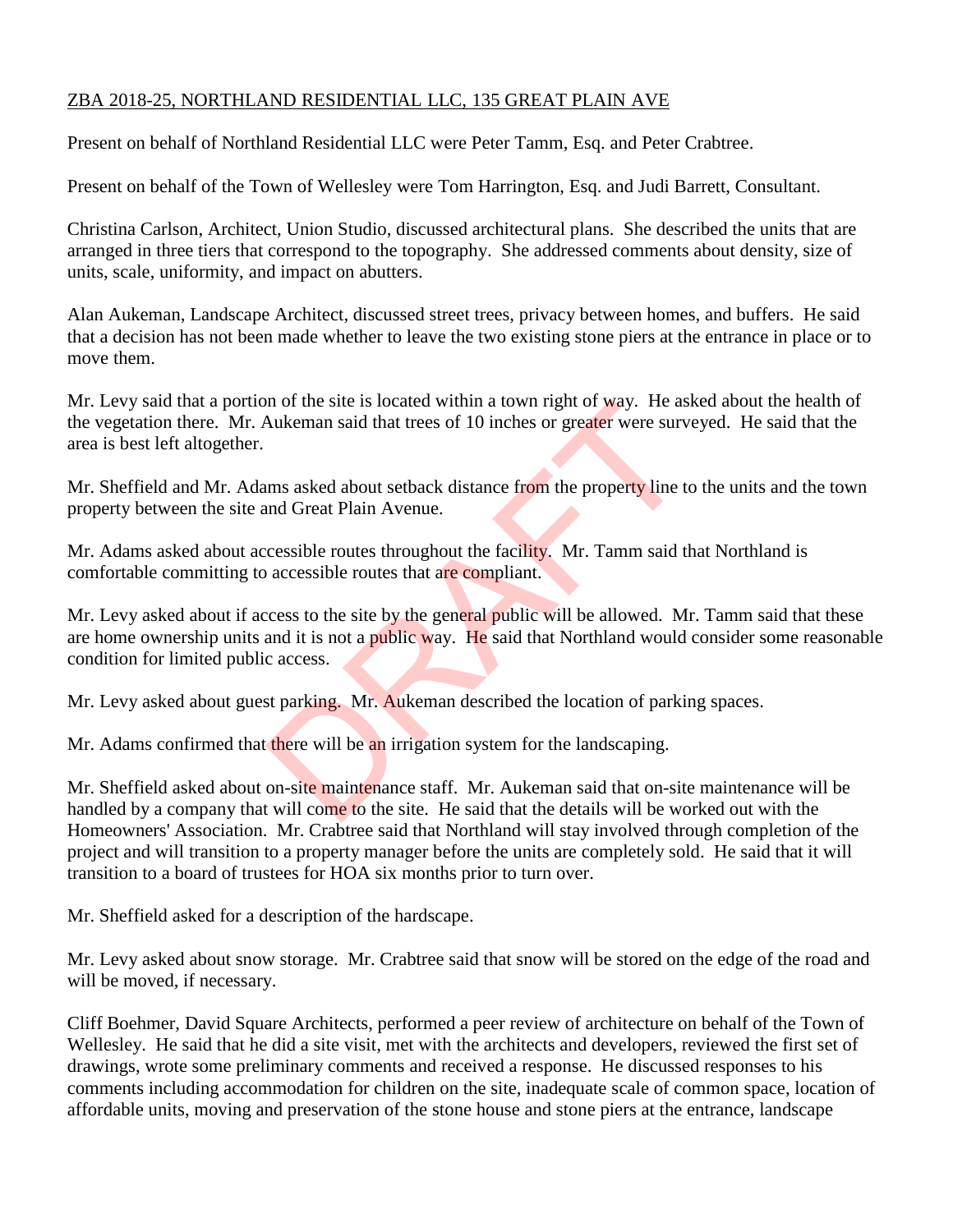screening for mechanical equipment, density, lack of open space, better insulation from the neighbors, high percentage of paving, approval of proposed landscaping, accessibility, standing space for children at a school bus pick up area, resolution of trash and recycling issues, bicycle parking, maintenance shed, transformer locations, emergency generator, recommendation for sprinklered buildings, coordination of drawings, 3-D model, scale of the building facades at Great Plain Avenue, entry connections, sidewalk, street wall, prevention of damage to mechanical space at the lower level due to 100 year flood, and tagging trees that are to remain. He said that he had concerns about bottled up parking drives and view corridors blocked but the project has been well thought out. He said that an issue is the intensity of the use.

Mr. Sheffield said that there is no open space that ties the project together. Mr. Boehmer said that continuity of green space would help. He said that 3-D models are a good tool. He said that projects where the site is worked out and then the buildings follow usually works out better. Ms. Barrett said that the lack of playground space is an issue.

Mr. Adams suggested that the developer come back with another approach to re-orient the design. Mr. Boehmer said that there has to be circulation on the site. He said that the biggest problem could be alleviated by opening up Tier 3 where it is too tight a fit for connection from passive recreation to pond skating and access to the trail system. He said that fewer units and alternative transportation plans that include shared car services and bicycles would help.

Victoria Ostler, 115 Great Plain Avenue, expressed concerns about planting close to the road and safety of sight lines for traffic, frequent deliveries, health care workers parking on-site, height of the buildings and the view for the neighbors, permeable paving, and access to green space.

Mr. Sheffield asked about mail delivery. Mr. Aukeman said that mail will be delivered to kiosks.

Tom Ahern, 145 Great Plain Avenue, said that he hoped to continue to work with the Developer. He expressed concerns about traffic data points, lack of weekend gap study and impact of RDF and flow into Babson Skating, sight lines, projected number of trips generated, size of proposed community green, the retaining wall, tweaks to the landscape plan, drainage, runoff, and setbacks. He said that he spoke with most of the neighbors and they generally support the project if it is done right. the developer come back with another approach to re-orn<br>is to be circulation on the site. He said that the biggest pr<br>e it is too tight a fit for connection from **passive** recreation<br>He said that fewer units and alternativ

Catherine Johnson, Planning Board, said that the project originally came before the Planning Board as a subdivision. She discussed the trail from Great Plain Avenue that would connect to the aqueduct trail. She said that the plantings in front of the stone piers are on a town right of way. She said that the piers are owned by the town. She said that the Historical Commission is working with the Board of Selectmen to memorialize them and the history of the site. She said that they are not being moved.

Mr. Levy said that a curb cut will have to be approved by DPW to locate the new driveway.

The Board discussed issues that it wanted Northland to consider including open space, a stronger landscape presence, density and unit reductions, and distribution of affordable units.

Mr. Tamm discussed meeting with Town Counsel, Ms. Barrett and Mr. Zehner to review issues that were raised at the hearing.

Mr. Levy said that the general feeling is that the project is too dense. He asked that consideration be given to reducing the number of units or the size of the buildings or increasing the setbacks.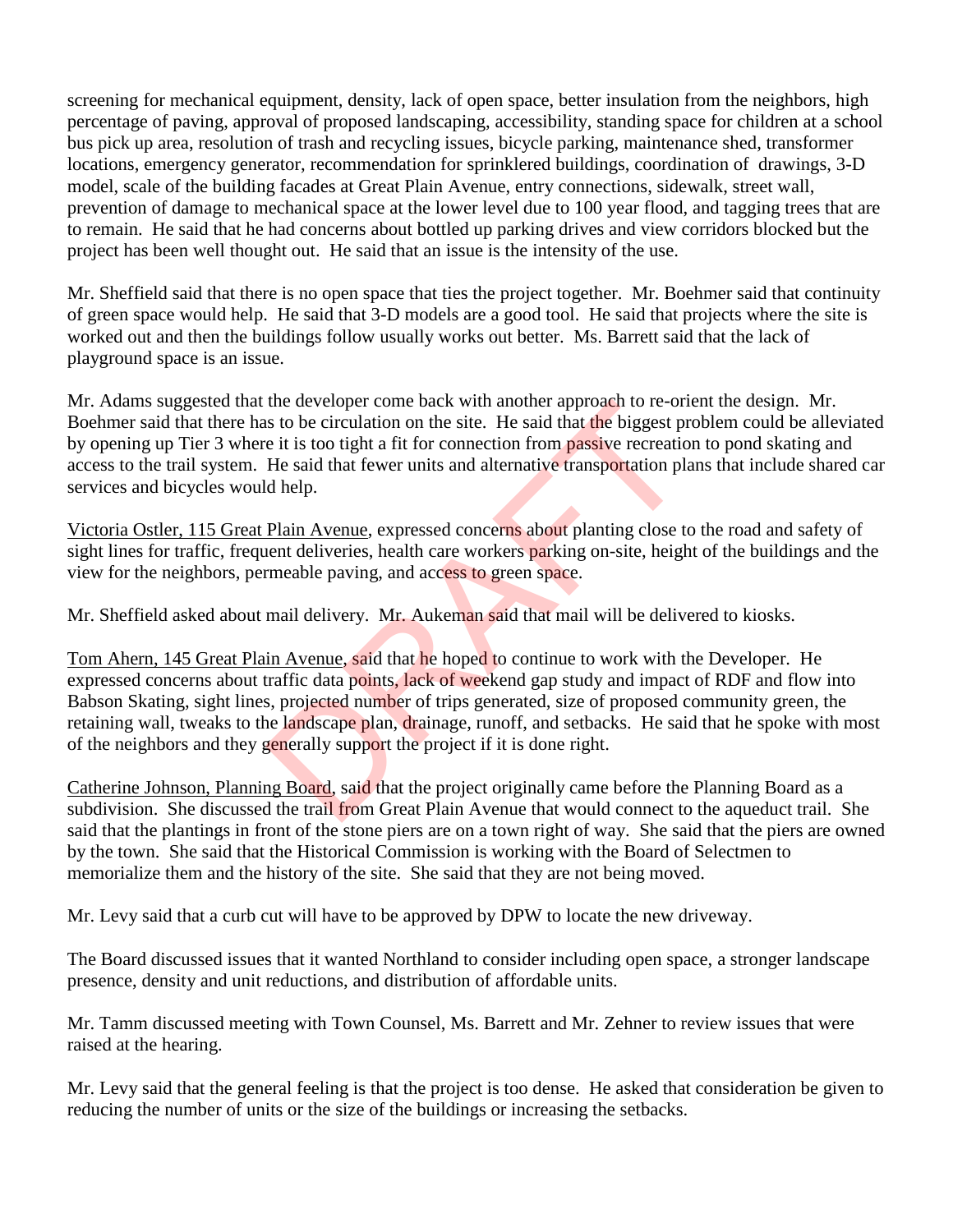Mr. Levy asked about a waiver from the 500 Foot Rule. He said that the Board is concerned about a large project in close proximity to the neighbors.

Mr. Tamm said that Northland is willing to consider adjustments to the buffer, setbacks and unit types.

Ms. Barrett said that a meeting is in order soon. She said that the statutes are clear in that the Board cannot require anything that is not required for other projects. She said that conversations should be continued about how the units relate to the surrounding residential areas. She said that deeper setbacks may be appropriate. She said that the goal is to get the best development for the community.

Ms. Barrett discussed reasonable distribution of the affordable units.

Ms. Barrett said that she has done consulting for other Zoning Boards. She said that having 3-D models is helpful. Mr. Tamm said that they can present a 3-D model if the Board feels that it would be productive but the Developer feels strongly that they have adjusted the setbacks and there is a high level of details in the plans, far exceeding what the Board normally sees. He said that the Developer is looking for closure in a timely way.

Mr. Adams said that he was less concerned about the compactness of the site and sight lines because people who buy will know what they are getting into. He said that he is concerned about buildings adjacent to the property lines and that is where a 3-D model could be helpful. He asked that the model incorporate the neighboring properties so that the Board can see the *impacts*. Mr. Crabtree said that he would make a decision on whether to commit to a 3-D model after meeting with Mr. Harrington, Ms. Barrett, Mr. Zehner and Mr. Boehmer. at they can present a 3-D model if the Board teels that it<br>ly that they have adjusted the setbacks and there is a high<br>the Board normally sees. He said that the Developer is los<br>less concerned about the compactness of the

Mr. Sheffield asked that the Developer give further consideration to open space.

Mr. Crabtree said that the Planning Board and MassHousing found the density levels to be acceptable.

Ms. Barrett said that this is a 40B project where 25 percent of the units will be restricted to moderate income and the choices are not the same as for the buyers of the market rate units. She said that beyond consideration of impacts on the neighborhood, the Board should look at livability of the project. She said that amenities such as playgrounds are important.

The Board further discussed having a 3-D model. Mr. Boehmer discussed other options such as fixed perspective views and eye level perspectives. Mr. Levy said that he would like to see a perspective of what the project will look like from the street. Ms. Carlson said that the existing buffer is thick.

Mr. Levy said that it is not obvious where the town right of way ends on the site. Mr. Crabtree said that they can mark it.

The Board discussed issues that it would like to have addressed at a continued hearing.

Mr. Sheffield moved and Mr. Adams seconded the motion to continue the hearing to July 17, 2018. The Board voted unanimously to continue the hearing.

As there was no further business to come before the Board, the hearing was adjourned at 10:20 pm.